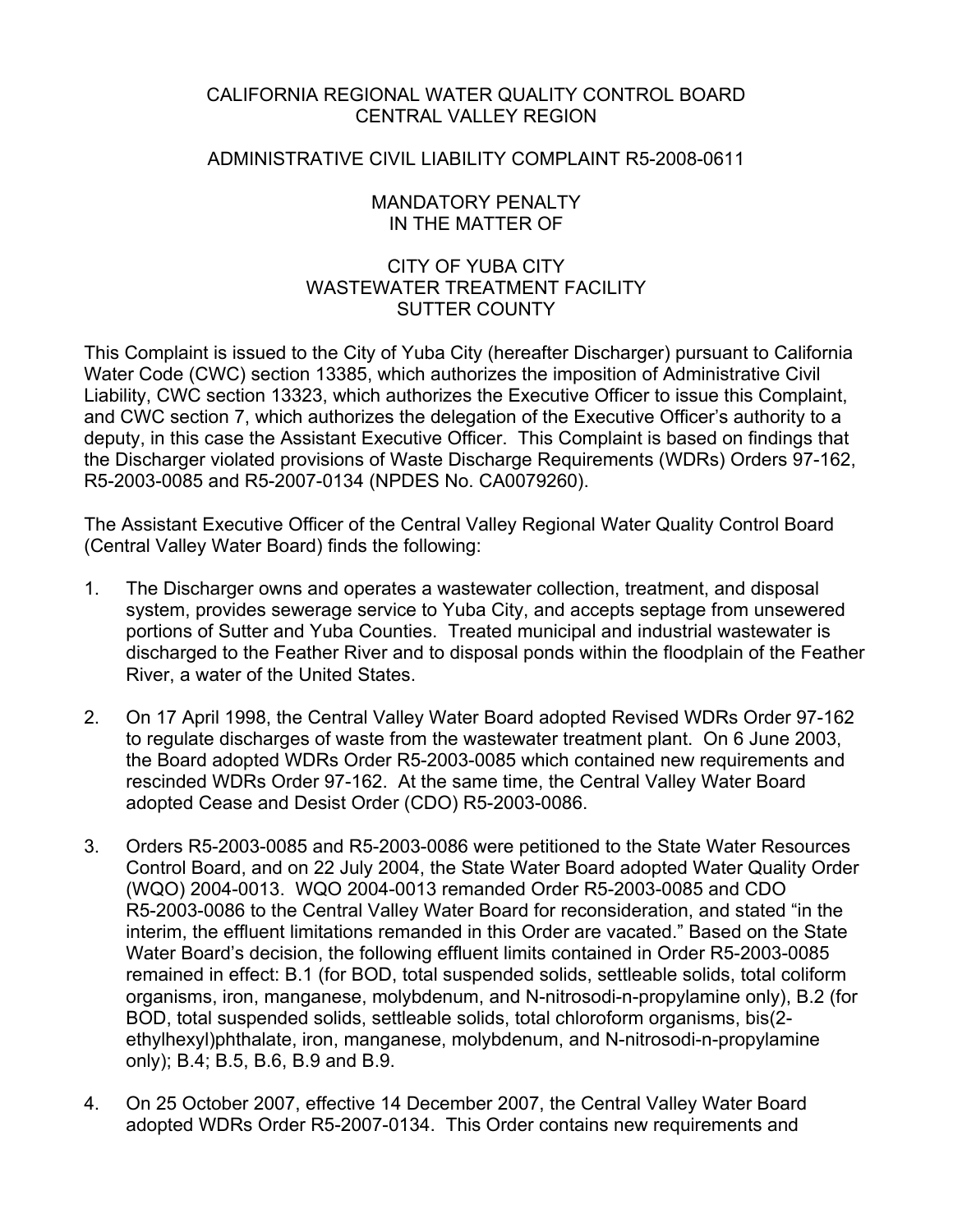rescinds WDRs Order R5-2003-0085. CDO R5-2003-0086 is no longer in effect and will be rescinded shortly.

- 5. On 7 August 2008, Central Valley Water Board staff sent the Discharger a draft Record of Violations. On 9 September 2008, the Discharger responded. After review, Board staff prepared a technical memorandum, included as Attachment B to this Complaint, and discussed in Finding No. 12 of this Complaint.
- 6. CWC sections 13385(h) and (i) require assessment of mandatory penalties and state, in part, the following:

CWC section 13385(h)(1) states:

Notwithstanding any other provision of this division, and except as provided in subdivisions (j), (k), and (l), a mandatory minimum penalty of three thousand dollars (\$3,000) shall be assessed for each serious violation.

CWC section 13385 (h)(2) states:

For the purposes of this section, a "serious violation" means any waste discharge that violates the effluent limitations contained in the applicable waste discharge requirements for a Group II pollutant, as specified in Appendix A to Section 123.45 of Title 40 of the Code of Federal Regulations, by 20 percent or more or for a Group I pollutant, as specified in Appendix A to Section 123.45 of Title 40 of the Code of Federal Regulations, by 40 percent or more.

CWC section 13385(i)(1) states:

Notwithstanding any other provision of this division, and except as provided in subdivisions (j), (k), and (l), a mandatory minimum penalty of three thousand dollars (\$3,000) shall be assessed for each violation whenever the person does any of the following four or more times in any period of six consecutive months, except that the requirement to assess the mandatory minimum penalty shall not be applicable to the first three violations:

- A) Violates a waste discharge requirement effluent limitation.
- B) Fails to file a report pursuant to Section 13260.
- C) Files an incomplete report pursuant to Section 13260.
- D) Violates a toxicity effluent limitation contained in the applicable waste discharge requirements where the waste discharge requirements do not contain pollutantspecific effluent limitations for toxic pollutants.
- 7. CWC section 13323 states, in part:

Any executive officer of a regional board may issue a complaint to any person on whom administrative civil liability may be imposed pursuant to this article. The complaint shall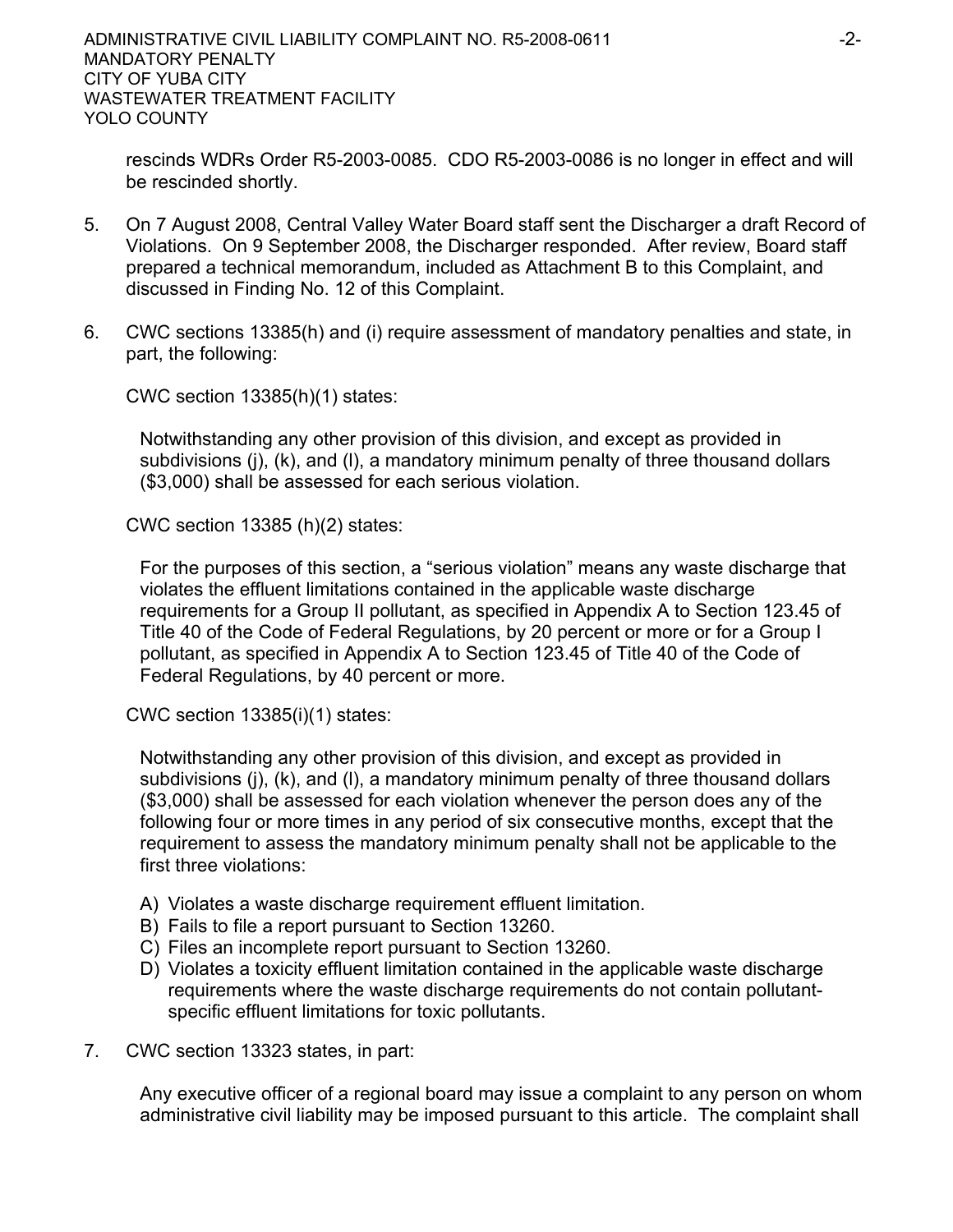allege the act or failure to act that constitutes a violation of law, the provision authorizing civil liability to be imposed pursuant to this article, and the proposed civil liability.

8. WDRs Order 97-162 Effluent Limitations No. B.1., include, in part, the following effluent limitations: "*Effluent shall not exceed the following limits:*"

| Constituents             | Units | Monthly | Weekly<br>Average Average Median | Monthly | Dailv<br>Maximum |
|--------------------------|-------|---------|----------------------------------|---------|------------------|
| <b>Chlorine Residual</b> | ma/L  | $- -$   | $- -$                            | $- -$   | < 0.1            |

- 9. WDRs Order 97-162 Effluent Limitations No. B 3, states: "*The discharge shall not have a pH less than 6.5 nor greater than 8.5.*"
- 10. WDRs Order R5-2003-0085 Effluent Limitations No. B.1. states, in part, "*Effluent shall not exceed the following limits from adoption until 29 February 2008):"*

|                                 |            | Averag<br>е     | 7-Dav             | Average | Average | Instantaneou |
|---------------------------------|------------|-----------------|-------------------|---------|---------|--------------|
| Constituents                    | Units      | Monthly         | Median            | Weekly  | Daily   | Maximum      |
| <b>Total Suspended Solids</b>   | mg/L       | 30 <sup>2</sup> | $\hspace{0.05cm}$ | $45^2$  | $60^2$  | $- -$        |
| <b>Total Coliform Organisms</b> | MPN/100 mL | --              | 23                | $-$     | $- -$   | $240^{4}$    |
| Settleable Solids               | $mL/L$ hr  | 0.1             | $- -$             | $\sim$  | 0.2     | $-$          |

2 To be ascertained by a 24-hour composite

4 Not to be exceeded more than once in a 30-day period

- 11. WDRs Order R5-2003-0085 Effluent Limitations No. B 6, states: "*The discharge shall not have a pH less than 6.5 nor greater than 8.5.*"
- 12. As described in the technical memorandum mentioned in Finding No. 5, Central Valley Water Board staff has made the following adjustments to the draft Record of Violations (ROV).
	- Violations 1-3, Chlorine Residual. The draft ROV listed the violations as Group I constituents. The Discharger pointed out that the violations should be listed as Group II constituents, and Board staff made the corrections.
	- Violations 12-15, 21, pH. The Discharger stated that the self-monitoring reports reported a discharge to the ponds and not to the river. However, the ponds periodically discharge to the Feather River (high flows in the Feather River that occur as frequently as every 4-5 years inundate the lower ponds), and WDR Order R5-2003- 0085 clearly states that, "The discharge of wastewater from the ponds into the Feather River constitutes a point discharge of wastes to surface water, which requires an NPDES permit." (R5-2003-0085, p. 21, Finding 48.) The effluent limits in effect during the time period in which these violations occurred were specifically developed with this in mind, going so far as to include the evapoconcentration that occurs in the ponds in the calculations. These violations were retained.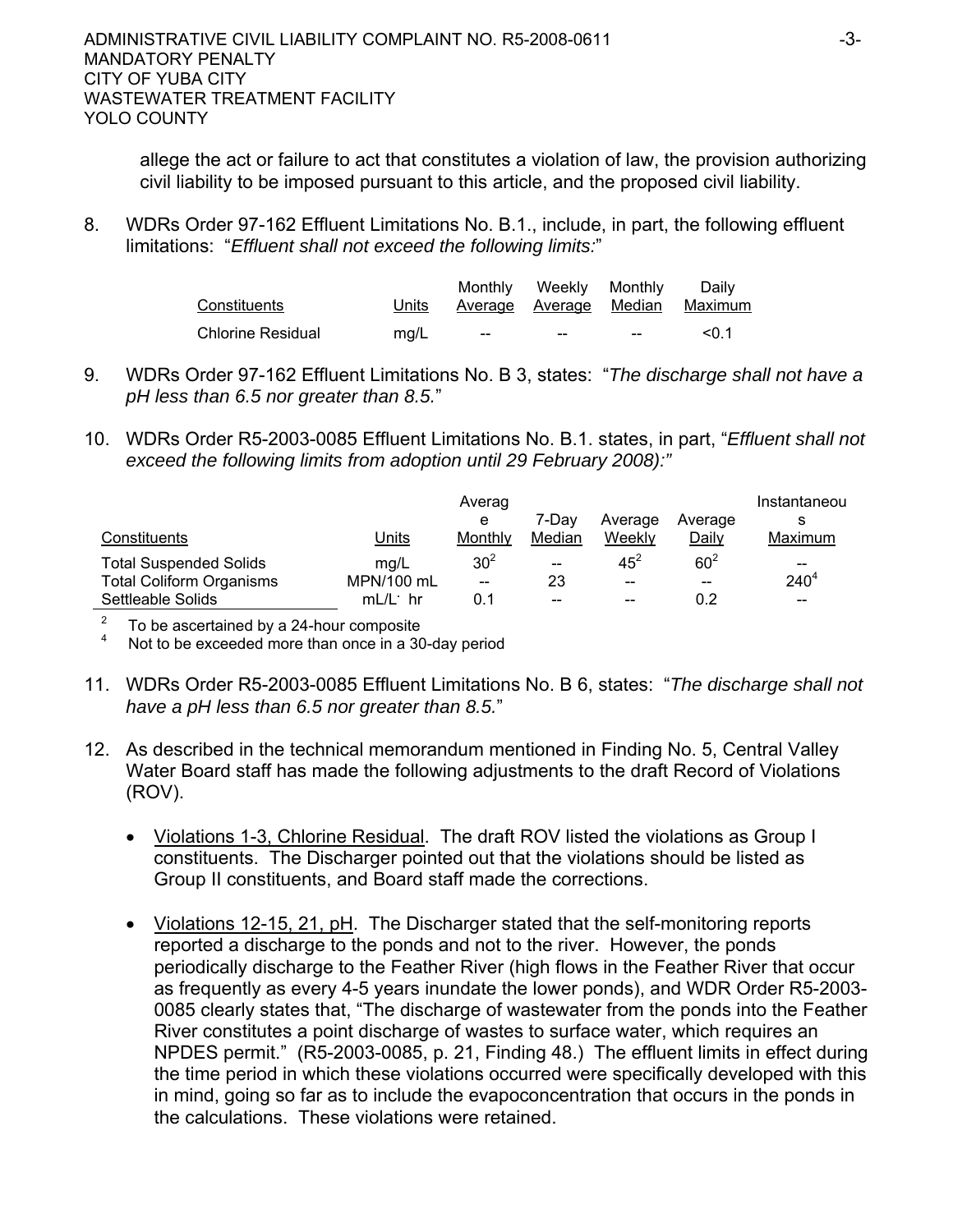- New Violation Numbers 12-14, 16-19, Total Coliform Organisms. The Discharger's review found total coliform violations which were not included in the draft ROV. The violations were added.
- New Violation 24, pH. The Discharger's review found an additional pH violation. The violation was added.
- 13. According to the Discharger's self-monitoring reports, the Discharger committed eleven (11) serious Group I violations of the above effluent limitations contained in Orders 97-162, R5-2003-0085 and R5-2007-0134 during the period beginning 1 January 2000 and ending 31 March 2008. The violations are defined as serious because measured concentrations of Group I constituents exceeded maximum prescribed levels by more than 40 percent on these occasions. The sum of the mandatory minimum penalties for these serious violations is **thirty-three thousand dollars (\$33,000)**.
- 14. According to the Discharger's self-monitoring reports, the Discharger committed three (3) serious Group II violations of the above effluent limitations contained in Orders 97-162, R5-2003-0085 and R5-2007-0134 during the period beginning 1 January 2000 and ending 31 March 2008. These violations are defined as serious because measured concentrations of Group II constituents exceeded maximum prescribed levels by more than 20 percent on these occasions. The sum of the mandatory minimum penalties for these serious violations is **nine thousand dollars (\$9,000)**.
- 15. According to the Discharger's self-monitoring reports, the Discharger committed twentyfive (25) non-serious violations of the above effluent limitations contained in Orders 97-162, R5-2003-0085 and R5-2007-0134 during the period beginning 1 January 2000 and ending 31 March 2008. Nineteen (19) of the non-serious violations are subject to mandatory penalties under CWC section 13385(i)(1) because these violations were preceded by three or more similar violations within a six-month period. The sum of the mandatory minimum penalties for these non-serious violations is **fifty-seven thousand dollars (\$57,000)**.
- 16. The total amount of the mandatory penalties assessed for the cited effluent violations is **ninety-nine thousand dollars (\$99,000).** A detailed list of the cited effluent violations is included in Attachment A, a part of this Complaint.
- 17. Issuance of this Administrative Civil Liability Complaint to enforce CWC Division 7, Chapter 5.5 is exempt from the provisions of the California Environmental Quality Act (Pub. Resources Code section 21000 et seq.), in accordance with California Code of Regulations, title 14, section 15321(a)(2).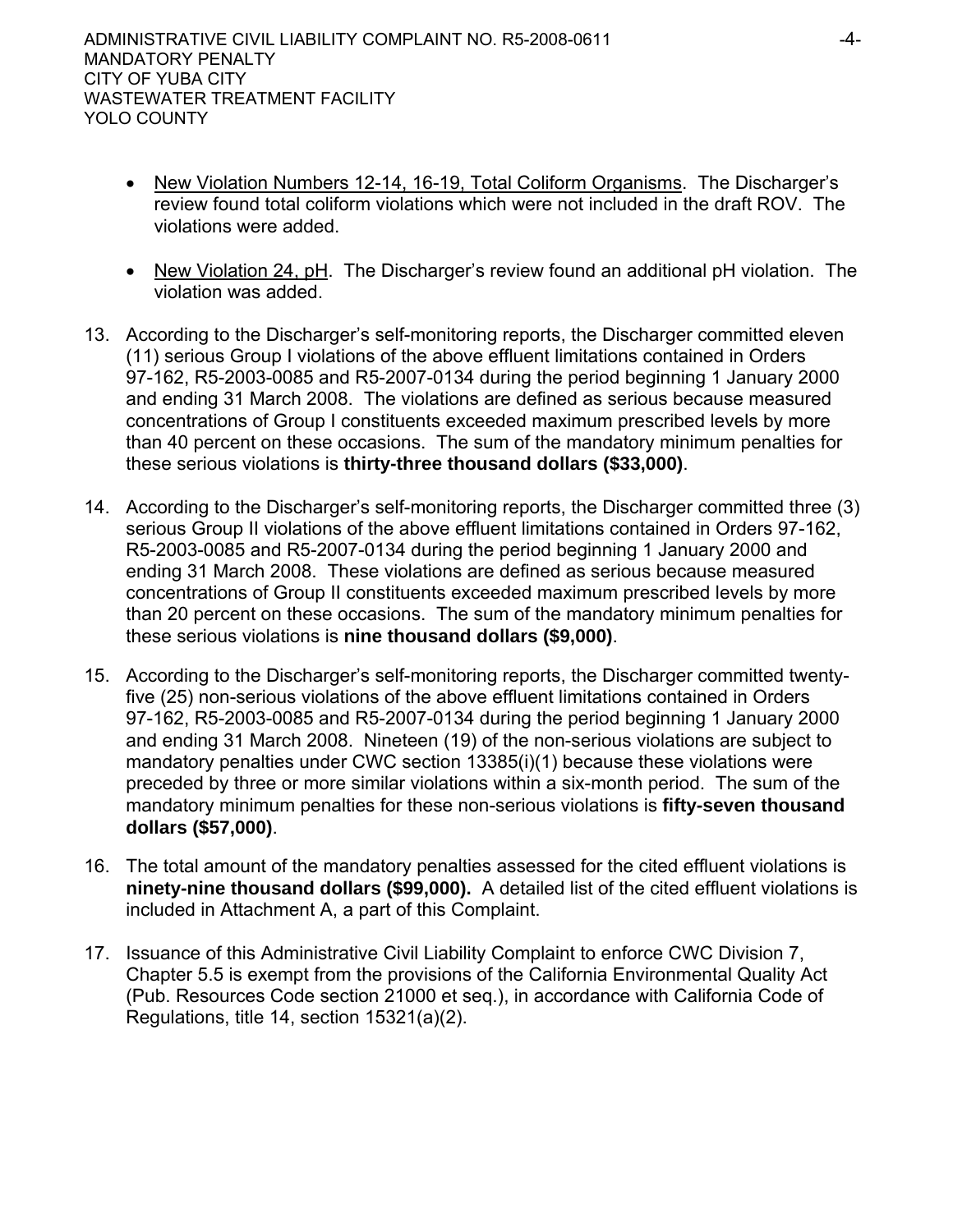# **THE CITY OF YUBA CITY IS HEREBY GIVEN NOTICE THAT:**

- 1. The Assistant Executive Officer of the Central Valley Water Board proposes that the Discharger be assessed an Administrative Civil Liability in the amount of **ninety-nine thousand dollars (\$99,000)**.
- 2. A hearing on this matter will be held at the Central Valley Water Board meeting scheduled on **5/6 February 2009**, unless the Discharger does either of the following by **17 December 2008**:
	- a) Waives the hearing by completing the attached form (checking off the box next to item #4) and returning it to the Central Valley Water Board, along with payment for the proposed civil liability of **ninety-nine thousand dollars (\$99,000)**; or
	- b) Agrees to enter into settlement discussions with the Central Valley Water Board and requests that any hearing on the matter be delayed by signing the enclosed waiver (checking off the box next to item #5) and returning it to the Central Valley Water Board along with either (a) a letter describing the issues to be discussed or (b) a proposal for a Supplemental Environmental Project that meets the criteria of the State Water Board's *Water Quality Enforcement Policy.*
- 3. If a hearing on this matter is held, the Central Valley Water Board will consider whether to affirm, reject, or modify the proposed Administrative Civil Liability, or whether to refer the matter to the Attorney General for recovery of judicial civil liability.

JACK E. DEL CONTE, Assistant Executive Officer

17 November 2008

Attachment A: Record of Violations Attachment B: Technical Memorandum BLH: 11/12/08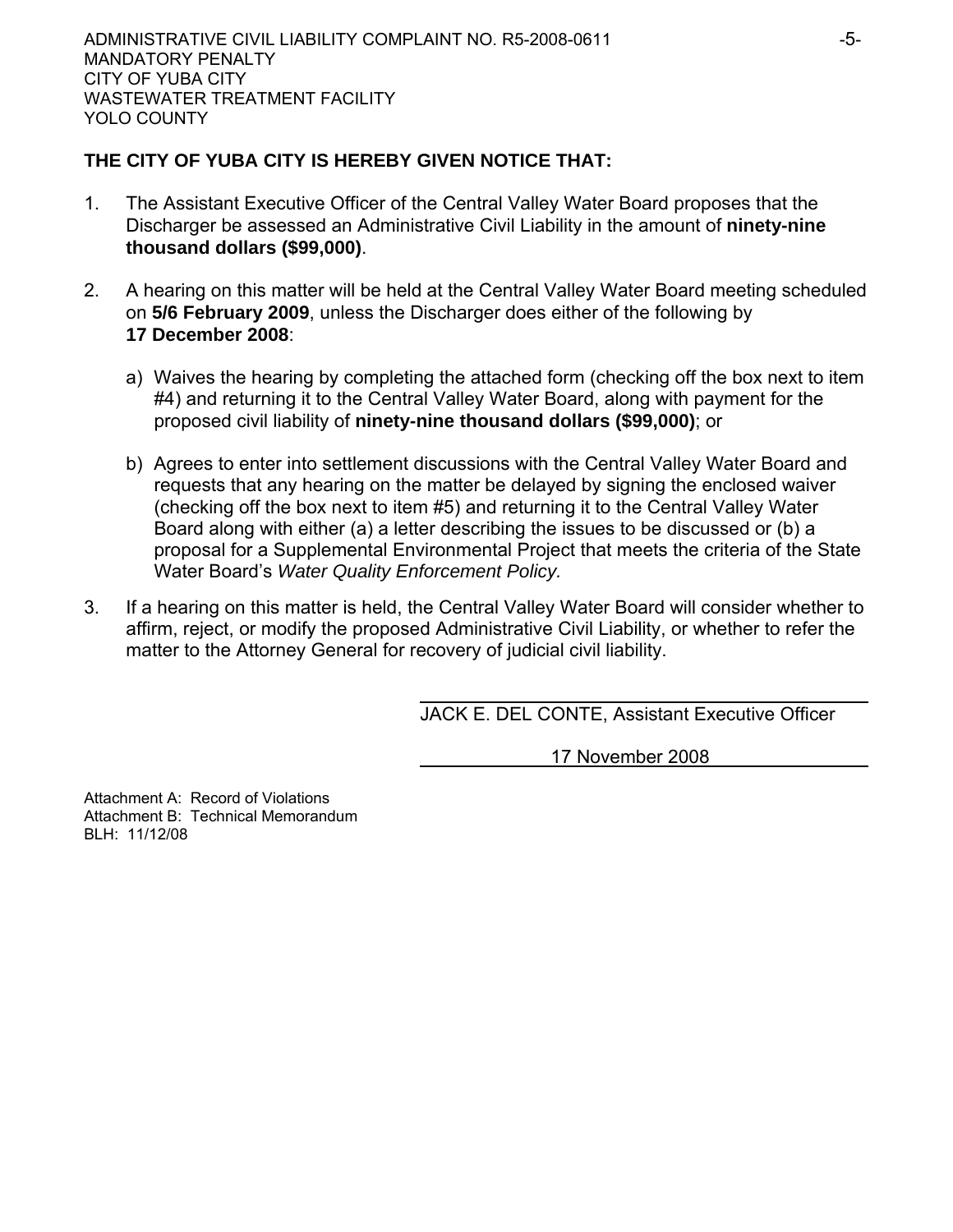### **WAIVER OF 90-DAY HEARING REQUIREMENT FOR ADMINISTRATIVE CIVIL LIABILITY COMPLAINT**

By signing this waiver, I affirm and acknowledge the following:

- 1. I am duly authorized to represent the City of Yuba City (hereinafter "Discharger") in connection with Administrative Civil Liability Complaint R5-2008-0611 (hereinafter the "Complaint");
- 2. I am informed that California Water Code section 13323, subdivision (b), states that, "a hearing before the regional board shall be conducted within 90 days after the party has been served" with the Complaint;
- 3. I hereby waive any right the Discharger may have to a hearing before the Central Valley Regional Water Quality Control Board (Central Valley Water Board) within ninety (90) days of service of the Complaint; and
- *4.* □ *(Check here if the Discharger will waive the hearing requirement and will pay the fine)* 
	- a. I certify that the Discharger will remit payment for the proposed civil liability in the amount of **ninetynine thousand dollars (\$99,000)** by check, which will contain a reference to "ACL Complaint R5-2008-0611" and will be made payable to the "*State Water Pollution Cleanup and Abatement Account*." Payment must be received by the Central Valley Water Board by **17 December 2008** or this matter will be placed on the Central Valley Water Board's agenda for adoption at the **5/6 February 2009** Central Valley Water Board meeting.
	- b. I understand the payment of the above amount constitutes a settlement of the Complaint, and that any settlement will not become final until after the 30-day public notice and comment period mandated by Federal regulations (40 CFR 123.27) expires. Should the Central Valley Water Board receive new information or comments during this comment period, the Central Valley Water Board's Assistant Executive Officer may withdraw the complaint, return payment, and issue a new complaint. New information or comments include those submitted by personnel of the Central Valley Water Board who are not associated with the enforcement team's issuance of the Complaint.
	- c. I understand that payment of the above amount is not a substitute for compliance with applicable laws and that continuing violations of the type alleged in the Complaint may subject the Discharger to further enforcement, including additional civil liability.

*-or-*

- 5. □ *(Check here if the Discharger will waive the 90-day hearing requirement, but will not pay at the current time. The Central Valley Water Board must receive information from the Discharger indicating a controversy regarding the assessed penalty at the time this waiver is submitted, or the waiver may not be accepted.)* I certify that the Discharger will promptly engage the Central Valley Water Board staff in discussions to resolve the outstanding violation(s). By checking this box, the Discharger is *not* waiving its right to a hearing on this matter. By checking this box, the Discharger requests that the Central Valley Water Board delay the hearing so that the Discharger and Central Valley Water Board staff can discuss settlement. It remains within the discretion of the Central Valley Water Board to agree to delay the hearing. A hearing on the matter may be held before the Central Valley Water Board if these discussions do not resolve the liability proposed in the Complaint. The Discharger agrees that this hearing may be held after the 90-day period referenced in California Water Code section 13323 has elapsed.
- 6. If a hearing on this matter is held, the Central Valley Water Board will consider whether to issue, reject, or modify the proposed Administrative Civil Liability Order, or whether to refer the matter to the Attorney General for recovery of judicial civil liability. Modification of the proposed Administrative Civil Liability Order may include increasing the dollar amount of the assessed civil liability.

(Print Name and Title)

(Signature)

(Date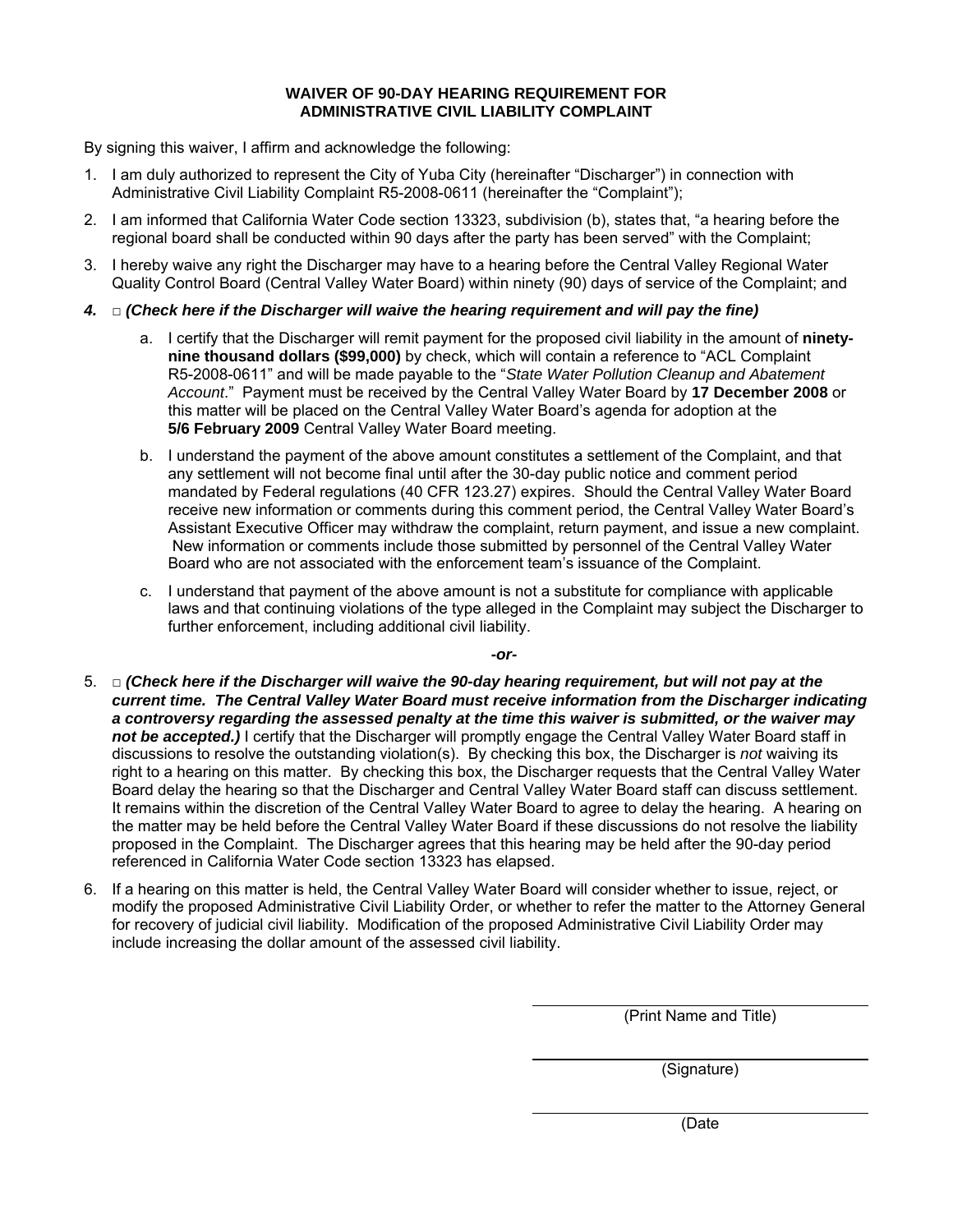### **ATTACHMENT A ADMINISTRATIVE CIVIL LIABILITY COMPLAINT NO. R5-2008-0611**

## **City of Yuba City Wastewater Treatment Facility**

RECORD OF VIOLATIONS (1 January 2000 – 31 March 2008) MANDATORY PENALTIES (Data reported under Monitoring and Reporting Program Nos. 97-162, R5-2003-0085, and R5-2007-0134)

|                |             |                          |           |              | Measure  |                      |                |
|----------------|-------------|--------------------------|-----------|--------------|----------|----------------------|----------------|
|                | Date        | <b>Violation Type</b>    | Units     | <b>Limit</b> | <u>d</u> | Period Type          | Remarks        |
| 1              | 9-Feb-00    | <b>Chlorine Residual</b> | mg/L      | 0.1          | 0.2      | Daily Max            | $\overline{2}$ |
| $\overline{2}$ | 10-Feb-00   | <b>Chlorine Residual</b> | mg/L      | 0.1          | 0.2      | Daily Max            | $\overline{2}$ |
| 3              | 8-Feb-01    | <b>Chlorine Residual</b> | mg/L      | 0.1          | 0.3      | Daily Max            | $\overline{2}$ |
| 4              | 27-Mar-01   | pH                       | pH units  | 8.5          | 9.1      | Instantaneous        | 3              |
| 5              | 27-Dec-02   | pH                       | pH units  | 6.5          | 6.4      | Instantaneous        | 3              |
| 6              | 21-Feb-04   | Settleable Solids        | mI/I      | 0.2          | 1.0      | <b>Average Daily</b> | 1              |
| $\overline{7}$ | 25-Feb-04   | <b>Total Coliform</b>    | MPN/100mL | 240          | 1600     | Instantaneous        | 3              |
| 8              | 25-Feb-04   | <b>Total Coliform</b>    | MPN/100mL | 23           | 280      | 7-day Median         | 3              |
| 9              | 3-Mar-04    | <b>Total Coliform</b>    | MPN/100mL | 240          | 300      | Instantaneous        | 4              |
| 10             | 10-Jan-05   | Settleable Solids        | mL/L      | 0.2          | 2.5      | <b>Average Daily</b> | 1              |
| 11             | 10-Jan-05   | <b>TSS</b>               | mg/L      | 60           | 83       | <b>Average Daily</b> | 3              |
| 12             | $1-Apr-05$  | pH                       | pH units  | 6.5          | 6.1      | Instantaneous        | 3              |
| 13             | $2-Apr-05$  | pH                       | pH units  | 6.5          | 6.1      | Instantaneous        | 4              |
| 14             | 3-Apr-05    | pH                       | pH units  | 6.5          | 6.1      | Instantaneous        | 4              |
| 15             | 5-Apr-05    | pH                       | pH units  | 6.5          | 6.1      | Instantaneous        | 4              |
| 16             | 11-Apr-05   | <b>Total Coliform</b>    | MPN/100mL | 240          | >1600    | Instantaneous        | 4              |
| 17             | 11-Apr-05   | <b>Total Coliform</b>    | MPN/100mL | 23           | 142      | 7-Day Median         | 4              |
| 18             | 13-Apr-05   | <b>Total Coliform</b>    | MPN/100mL | 23           | 142      | 7-Day Median         | 4              |
| 19             | 29-Apr-05   | <b>Total Coliform</b>    | MPN/100mL | 240          | 300      | Instantaneous        | 4              |
| 20             | 29-Apr-05   | <b>Total Coliform</b>    | MPN/100mL | 23           | 34       | 7-Day Median         | 4              |
| 21             | $2$ -May-05 | <b>Total Coliform</b>    | MPN/100mL | 23           | 34       | 7-Day Median         | 4              |
| 22             | 9-May-05    | <b>Total Coliform</b>    | MPN/100mL | 23           | 30       | 7-Day Median         | 4              |
| 23             | 11-May-05   | <b>Total Coliform</b>    | MPN/100mL | 23           | 30       | 7-Day Median         | 4              |
| 24             | 18-May-05   | <b>Total Coliform</b>    | MPN/100mL | 240          | 350      | Instantaneous        | 4              |
| 25             | 15-Jul-05   | <b>Total Coliform</b>    | MPN/100mL | 240          | 1600     | Instantaneous        | 4              |
| 26             | 15-Jul-05   | <b>Total Coliform</b>    | MPN/100mL | 23           | 1600     | 7-day Median         | 4              |
| 27             | 18-Jul-05   | <b>Total Coliform</b>    | MPN/100mL | 23           | 1600     | 7-day Median         | 4              |
| 28             | 30-Aug-05   | pH                       | pH units  | 6.5          | 6.1      | Instantaneous        | 4              |
| 29             | 11-Sep-05   | pH                       | pH units  | 8.5          | 8.7      | Instantaneous        | 4              |
| 30             | 21-Sep-05   | <b>Total Coliform</b>    | MPN/100mL | 23           | 26       | 7-day Median         | 4              |
| 31             | 26-Sep-05   | Settleable Solids        | mL/L      | 0.2          | 0.4      | <b>Average Daily</b> | 1              |
| 32             | 15-Oct-05   | Settleable Solids        | mL/L      | 0.2          | 1        | <b>Average Daily</b> | 1              |
| 33             | 16-Oct-05   | Settleable Solids        | mL/L      | 0.2          | 7.5      | <b>Average Daily</b> | 1              |
| 34             | 16-Oct-05   | Settleable Solids        | mL/L      | 0.1          | 0.3      | Average Monthly      | 1              |
| 35             | 13-Feb-06   | Settleable Solids        | mL/L      | 0.2          | 0.3      | Average Daily        | 1              |
| 36             | 3-Mar-06    | Settleable Solids        | mL/L      | 0.2          | 0.8      | <b>Average Daily</b> | 1              |
| 37             | 23-Aug-07   | Settleable Solids        | mL/L      | 0.2          | 0.8      | <b>Average Daily</b> | 1              |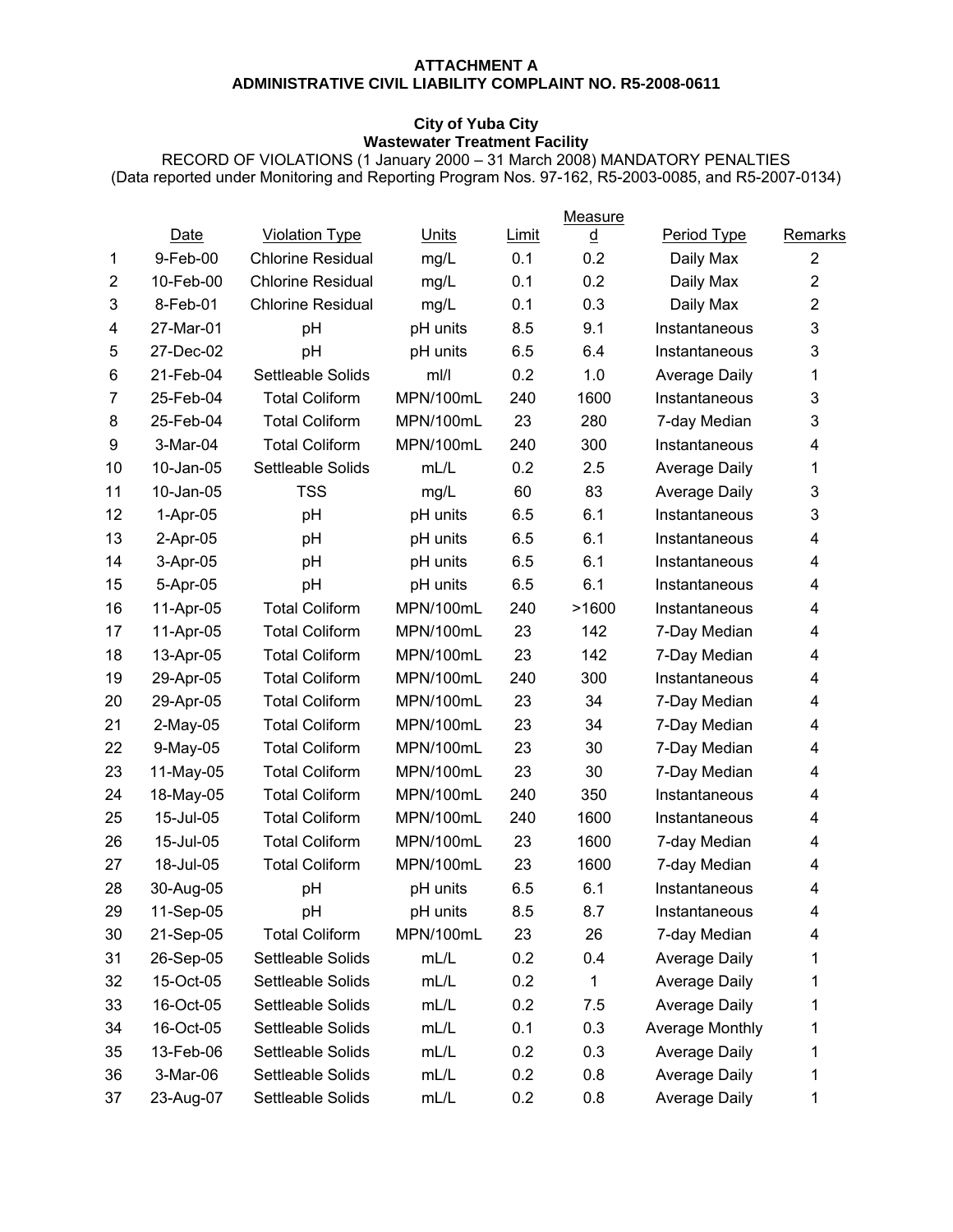|     |             |                   |       |       | Measure |                 |         |
|-----|-------------|-------------------|-------|-------|---------|-----------------|---------|
|     | <u>Date</u> | Violation Type    | Units | Limit | a       | Period Type     | Remarks |
| 38  | 29-Sep-07   | Settleable Solids | mL/L  | 0.2   | 10.0    | Average Daily   |         |
| -39 | 29-Sep-07   | Settleable Solids | mL/L  | 0.1   | 0.3     | Average Monthly |         |

## Remarks:

- 1. Serious Violation: For Group I pollutants that exceed the effluent limitation by 40 percent or more.
- 2. Serious Violation: For Group II pollutants that exceed the effluent limitation by 20 percent or more.
- 3. Non-serious violations falls within the first three violations in a six-month period, thus is exempt.
- 4. Non-serious violation subject to mandatory penalties.

| <b>VIOLATIONS AS OF:</b>                | 3/31/2008 |
|-----------------------------------------|-----------|
| Group I Serious Violations:             | 11        |
| <b>Group II Serious Violations:</b>     | 3         |
| Non-Serious Exempt from MPs:            | 6         |
| Non-serious Violations Subject to MPs:  | 19        |
| <b>Total Violations Subject to MPs:</b> | 33        |

**Mandatory Minimum Penalty = (14 Serious Violations + 19 Non-Serious Violations) x \$3,000 = \$99,000**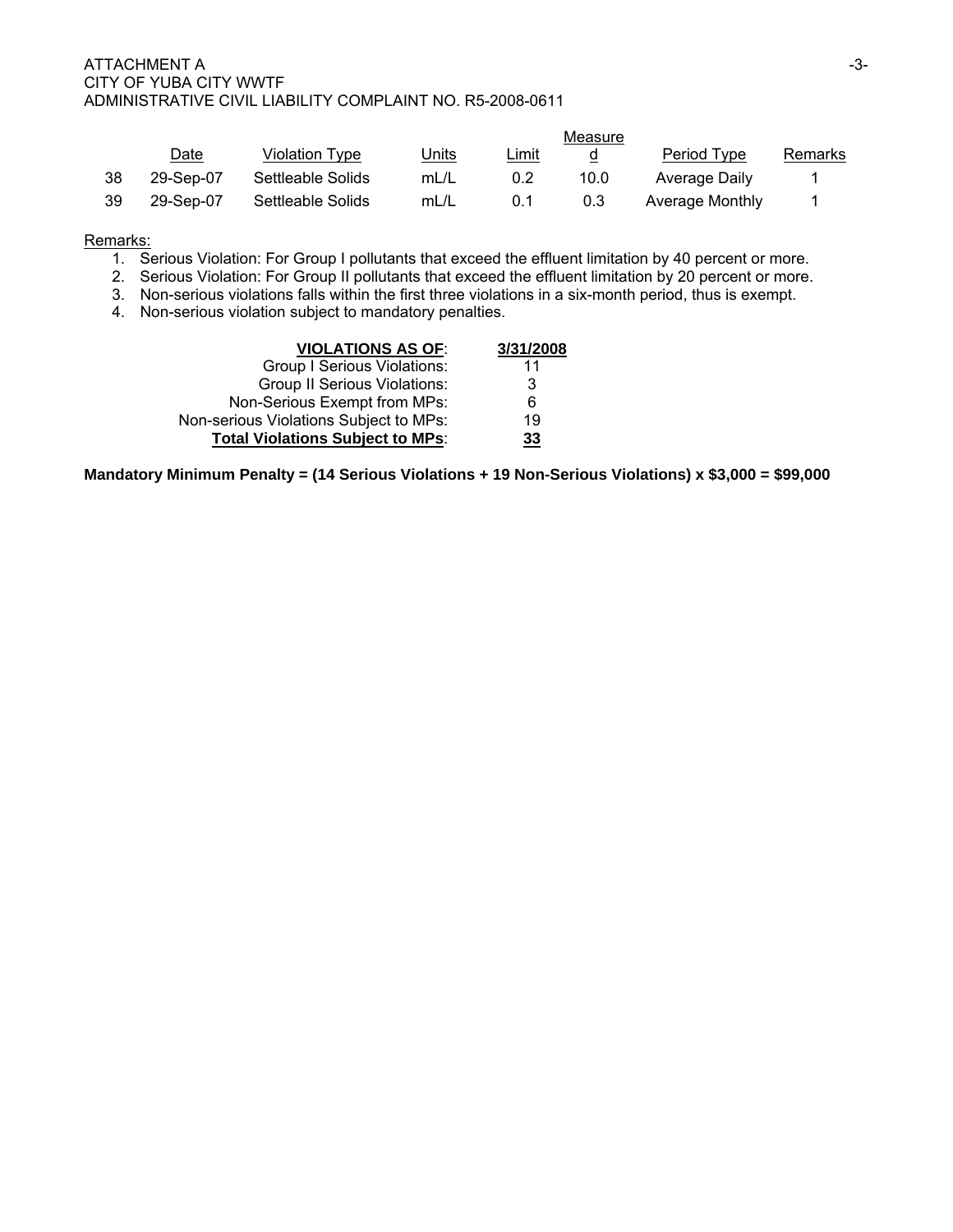

**ATTACHMENT B** 

**California Regional Water Quality Control Board Central Valley Region** 

**Karl E. Longley, ScD, P.E., Chair**



**Arnold Schwarzenegger** *Governor* 

11020 Sun Center Drive #200, Rancho Cordova, California 95670-6114 Phone (916) 464-3291 • FAX (916) 464-4645 http://www.waterboards.ca.gov/centralvalley

**TO:** Patricia Leary, Senior Engineer NPDES Compliance and Enforcement **FROM:** Barry Hilton, WRCE NPDES Compliance and Enforcement

**DATE:** 27 October 2008

**SIGNATURE:** \_

**SUBJECT:** CITY OF YUBA CITY WASTEWATER TREATMENT FACILITY, RESPONSE TO NOV AND ASSESSMENT OF MMPS

On 7 August 2008, Central Valley Water Board staff sent the City of Yuba City (Discharger) a draft Record of Violations (ROV) for the period of 1 January 2000 through 31 March 2008. The Discharger responded by letter dated 9 September 2008. The following discusses the comments and any changes I made to the Record of Violations based on the Discharger's comments.

# **Chlorine Residual**

Violations 1-3, Chlorine Residual. The draft Record of Violations (ROV) listed the violations as Group I constituents. The Discharger pointed out that the violations should be listed as Group II constituents. I corrected the remarks to show the chlorine violations as Group II constituents.

## **pH**

Violations 12-15, 21, pH. The ROV listed pH violations for the disposal ponds. The Discharger stated that the self-monitoring reports listed the discharge to the ponds and not to the river, and therefore the violations should not be subject to MMPs. However, because the ponds are inundated by the Feather River on a regular basis, they are considered a point discharge of wastes to surface water, and require a NPDES permit. Effluent limits for this discharge point were specifically developed with this in mind. I retained the violations.

# **Additional Violations**

New Violations 12-14, 16-19, Total Coliform Organisms. The Discharger provided evidence for total coliform violations which were not included in the draft ROV. The Discharger listed the 7 day median for 11 and April 2005 as 300 MPN/100 mL whereas I calculated the medians as 142 MPN/100 mL. I added the violations.

New Violation 24, pH. The Discharger provided evidence for an additional pH violation on 11 September 2005. I added the violation.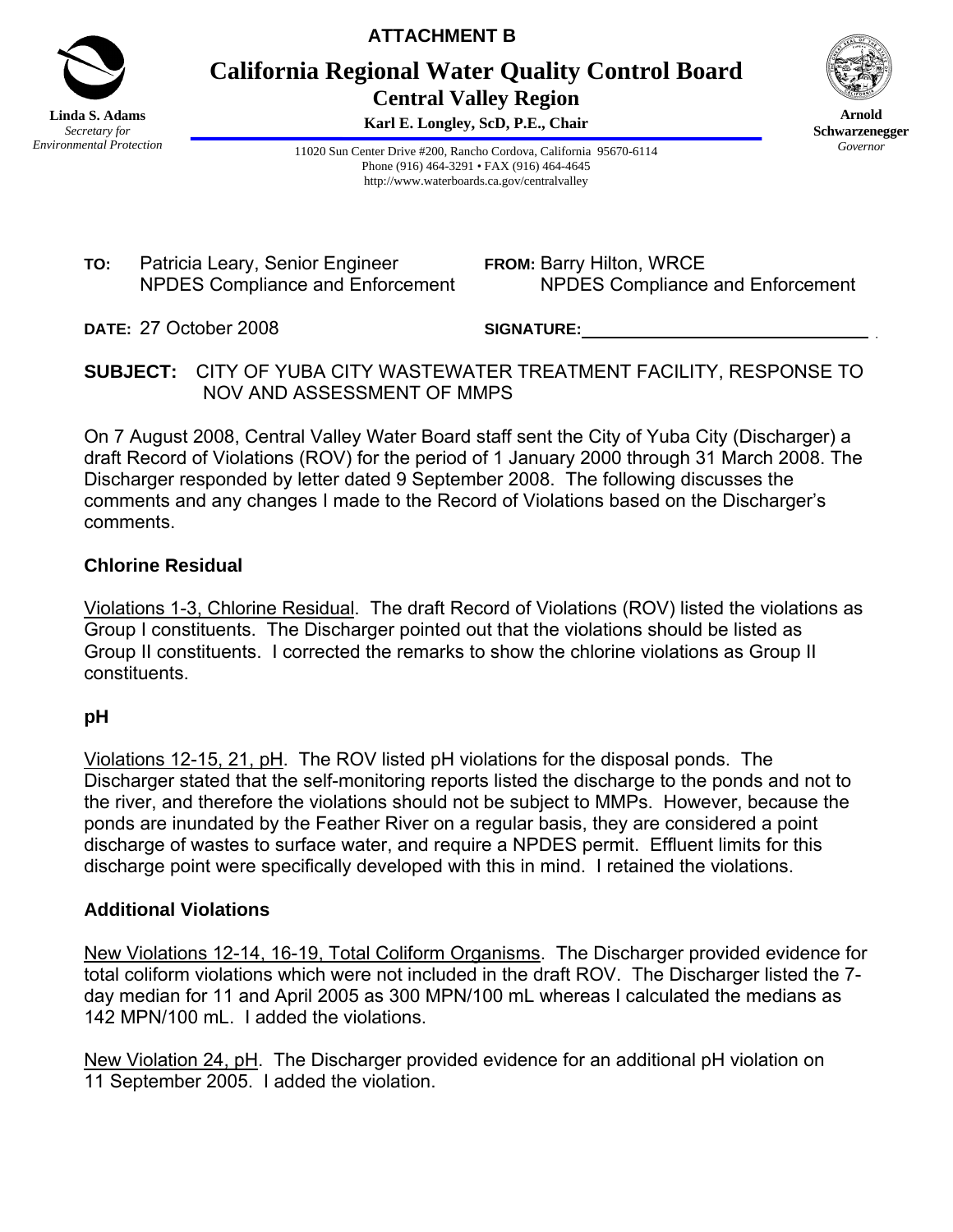# **Summary**

The total number of Group 1 violations is reduced from 14 to 11.

The total number of Group 2 violations in increased from 0 to 3.

The total number of non-serious violations is increased from 17 to 25; 19 are subject to MMPs.

The total number of violations subject to MMPs is increased from 25 to 33.

The ACL increases from \$75,000 to \$99,000.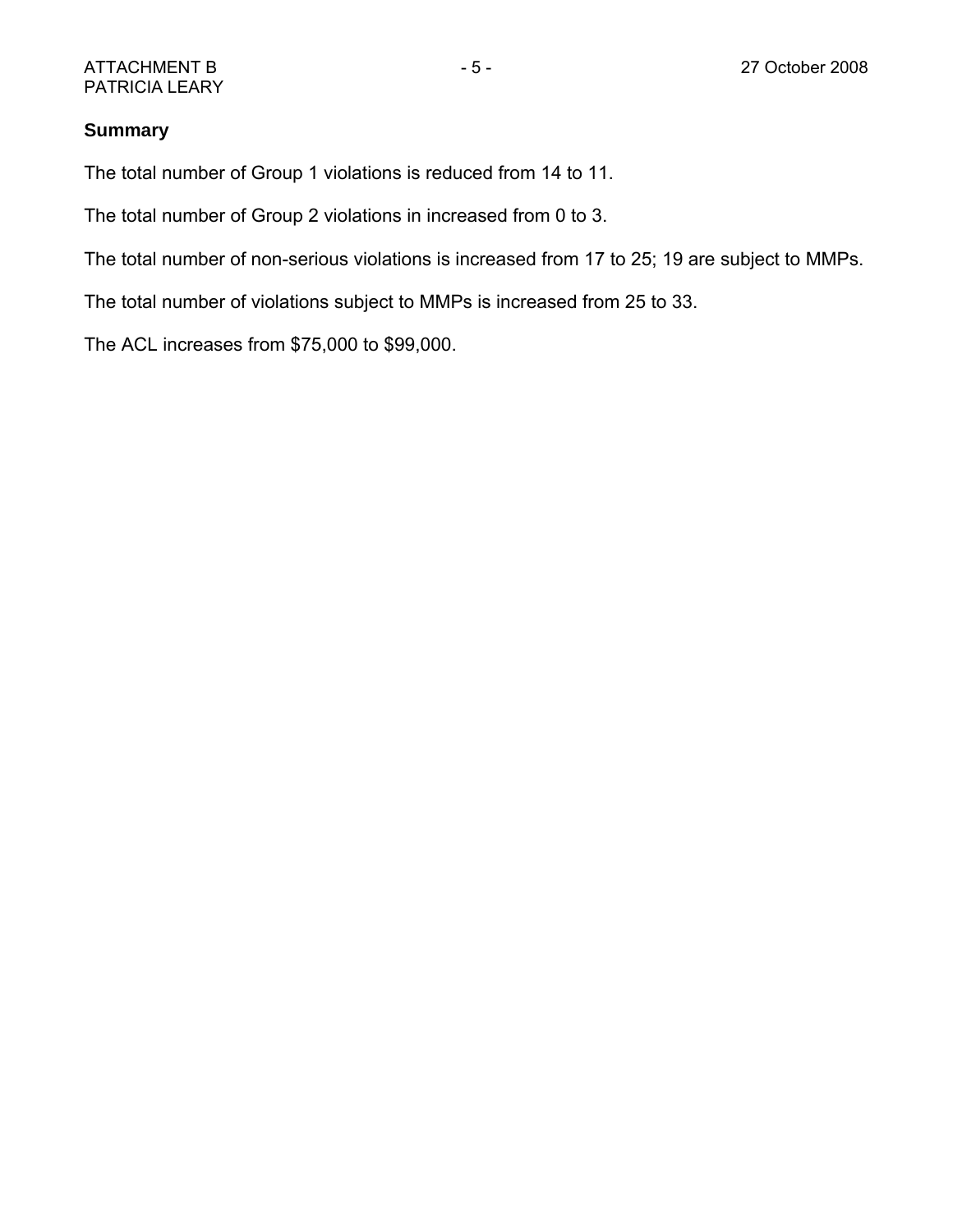### **City of Yuba City Wastewater Treatment Facility**

RECORD OF VIOLATIONS (1 January 2000 – 31 March 2008) MANDATORY PENALTIES

(Data reported under Monitoring and Reporting Program Nos. 97-162, R5-2003-0085, and R5-2007-0134)

|                                 |             |                          |           |       | Measure        |                      |                |
|---------------------------------|-------------|--------------------------|-----------|-------|----------------|----------------------|----------------|
|                                 | Date        | <b>Violation Type</b>    | Units     | Limit | <u>d</u>       | Period Type          | Remarks        |
| 1                               | 9-Feb-00    | <b>Chlorine Residual</b> | mg/L      | 0.1   | 0.2            | Daily Max            | 21             |
| $\overline{2}$                  | 10-Feb-00   | <b>Chlorine Residual</b> | mg/L      | 0.1   | 0.2            | Daily Max            | 21             |
| 3                               | 8-Feb-01    | <b>Chlorine Residual</b> | mg/L      | 0.1   | 0.3            | Daily Max            | 21             |
| 4                               | 27-Mar-01   | pH                       | pH units  | 8.5   | 9.1            | Instantaneous        | 3              |
| 5                               | 27-Dec-02   | pH                       | pH units  | 6.5   | 6.4            | Instantaneous        | 3              |
| 6                               | 21-Feb-04   | Settleable Solids        | mL/L      | 0.2   | 1.0            | <b>Average Daily</b> | 1              |
| 7                               | 25-Feb-04   | <b>Total Coliform</b>    | MPN/100mL | 240   | 1600           | Instantaneous        | 3              |
| 8                               | 25-Feb-04   | <b>Total Coliform</b>    | MPN/100mL | 23    | 280            | 7-day Median         | 3              |
| $\boldsymbol{9}$                | 3-Mar-04    | <b>Total Coliform</b>    | MPN/100mL | 240   | 300            | Instantaneous        | 4              |
| 10                              | 10-Jan-05   | Settleable Solids        | mL/L      | 0.2   | 2.5            | <b>Average Daily</b> | 1              |
| 11                              | 10-Jan-05   | <b>TSS</b>               | mg/L      | 60    | 83             | <b>Average Daily</b> | 3              |
| 12                              | $1-Apr-05$  | pH                       | pH units  | 6.5   | 6.1            | Instantaneous        | 3              |
| 13                              | $2-Apr-05$  | pH                       | pH units  | 6.5   | 6.1            | Instantaneous        | 4              |
| 14                              | 3-Apr-05    | pH                       | pH units  | 6.5   | 6.1            | Instantaneous        | 4              |
| 15                              | 5-Apr-05    | pH                       | pH units  | 6.5   | 6.1            | Instantaneous        | 4              |
| <u>16</u>                       | 11-Apr-05   | Total Coliform           | MPN/100mL | 240   | 21600          | Instantaneous        | $\overline{4}$ |
| 17                              | 11-Apr-05   | <b>Total Coliform</b>    | MPN/100mL | 23    | <u>142</u>     | <b>7-Day Median</b>  | $\overline{4}$ |
| 18<br><u> 191</u>               | 13-Apr-05   | <b>Total Coliform</b>    | MPN/100mL | 23    | 142            | 7-Day Median         | $\overline{4}$ |
| $\mathbf 6$                     | 29-Apr-05   | <b>Total Coliform</b>    | MPN/100mL | 240   | 300            | Instantaneous        | 4              |
| 20                              | 29-Apr-05   | <b>Total Coliform</b>    | MPN/100mL | 23    | $\frac{34}{5}$ | 7-Day Median         | $\overline{4}$ |
| 21                              | $2$ -May-05 | <b>Total Coliform</b>    | MPN/100mL | 23    | $\frac{34}{5}$ | 7-Day Median         | $\overline{4}$ |
| 22                              | $9$ -May-05 | <b>Total Coliform</b>    | MPN/100mL | 23    | 30             | 7-Day Median         | $\overline{4}$ |
| $\frac{23}{244}$                | 11-May-05   | <b>Total Coliform</b>    | MPN/100mL | 23    | $\frac{30}{2}$ | <b>7-Day Median</b>  | $\overline{4}$ |
| 251                             | 18-May-05   | <b>Total Coliform</b>    | MPN/100mL | 240   | 350            | Instantaneous        | 4              |
| $\pmb{8}$<br>264                | 15-Jul-05   | <b>Total Coliform</b>    | MPN/100mL | 240   | 1600           | Instantaneous        | 4              |
| $\pmb{9}$<br>$\frac{272}{9}$    | 15-Jul-05   | <b>Total Coliform</b>    | MPN/100mL | 23    | 1600           | 7-day Median         | 4              |
| 282                             | 18-Jul-05   | <b>Total Coliform</b>    | MPN/100mL | 23    | 1600           | 7-day Median         | 4              |
| $\mathbf{1}$<br>$\frac{292}{5}$ | 30-Aug-05   | pH                       | pH units  | 6.5   | 6.1            | Instantaneous        | 4              |
| <u>30</u> 2                     | 11-Sep-05   | <u>pH</u>                | pH units  | 8.5   | 8.7            | Instantaneous        | $\overline{4}$ |
| $\mathbf 2$<br>312              | 21-Sep-05   | <b>Total Coliform</b>    | MPN/100mL | 23    | 26             | 7-day Median         | 4              |
| $\mathbf{3}$                    | 26-Sep-05   | Settleable Solids        | mL/L      | 0.2   | 0.4            | <b>Average Daily</b> | 1              |
| 322                             | 15-Oct-05   | Settleable Solids        | mL/L      | 0.2   | 1              | <b>Average Daily</b> | 1              |